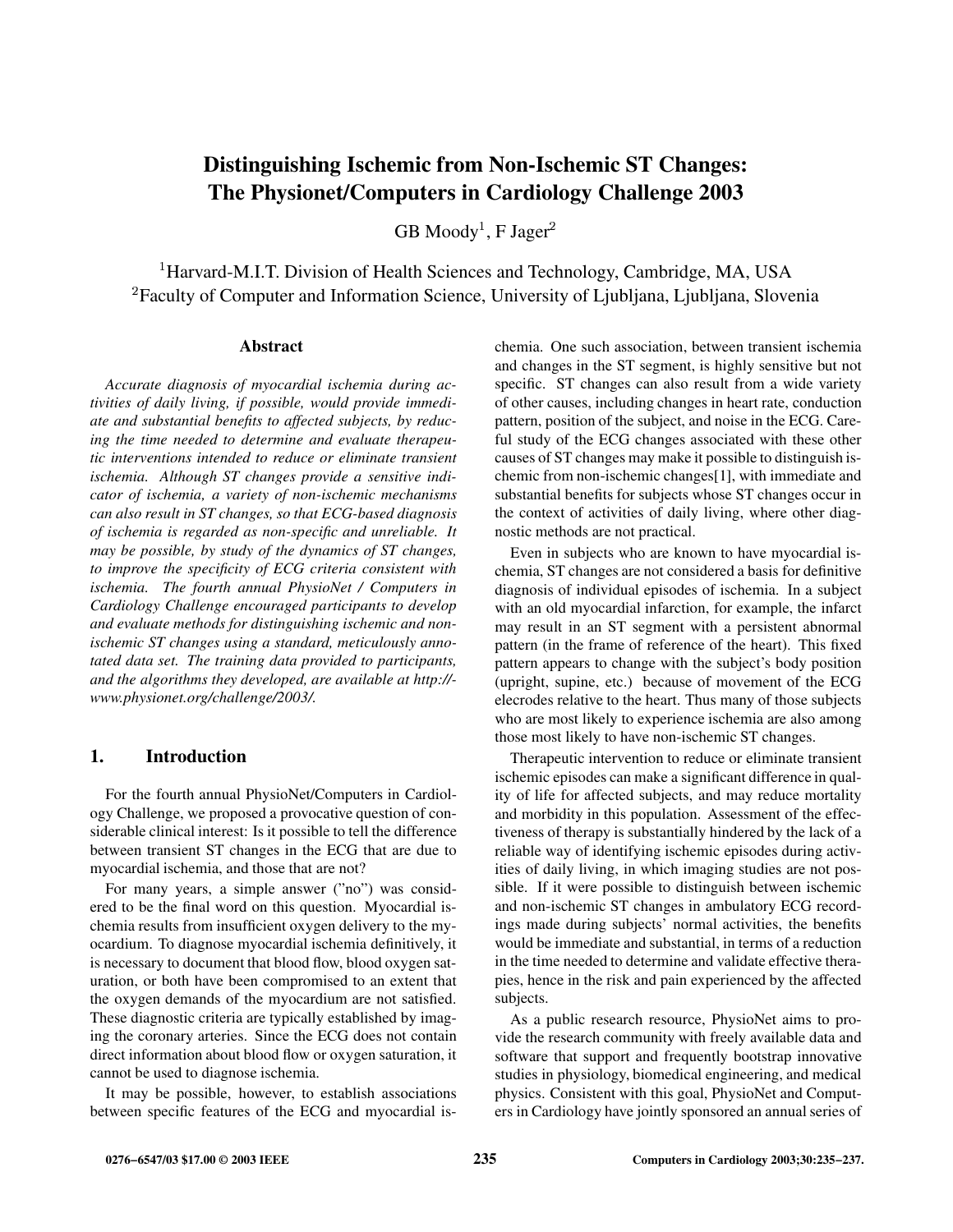open, on-line challenges[2, 3, 4] designed to stimulate rapid progress on interesting research and clinical questions. The current challenge is the fourth of this series.

### **2. Organization of the challenge**

Participants in this year's challenge were asked to design and implement algorithms that can closely mimic the decisions made by human experts attempting to classify ST changes as ischemic or non-ischemic. Participants developed their algorithms using a set of freely available data with expert-labeled ischemic and non-ischemic events; they then submitted their algorithms to PhysioNet, where the submitted code was compiled and evaluated using a separate data set.

### **2.1. The reference data set**

This year's challenge encouraged participants to develop novel approaches to analysis of transient ST changes using the recently-completed Long-Term ST Database[5], a meticulously annotated collection of 86 recordings of 2- and 3-lead ECGs, each 20 to 24 hours long. Each ST change that meets criteria of clinical significance has been carefully studied by a team of expert annotators, who have drawn upon all available evidence to determine which of these events are consistent with a diagnosis of myocardial ischemia, and which are consistent with other causes. Half of this database has been contributed to PhysioNet and forms the learning set for the challenge (http://www.physionet.org/physiobank/database/ltstdb/); the remaining 43 recordings form the test set.

## **2.2. ST event classifiers**

A short example program (available at http://www.physionet.org/challenge/2003/) was provided as a framework for the ST event classifiers to be entered in the challenge. The example contains an initialization function that sets any parameters required for a simulation, an analysis function that is invoked once per event, and a finalization function that is invoked after all events have been examined for a given recording. The rules of the challenge specified that participants write functions in standard (ANSI/ISO) C to replace these three functions in the example.

Entries were allowed to define additional functions, global and local variables; to use other functions from the ANSI/ISO C standard library and math library; and to create temporary files in the current directory (which, however, did not persist between runs). Entries were not permitted to modify the main (control) function provided in the example; to write to the standard output; to change the current directory; to start another program or process; or to include code or data that could not be made freely available after the conclusion of the challenge.

To enter the challenge, participants submitted their classifiers by email to PhysioNet, where the entries were compiled and used to classify the ST events in the test set. Each algorithm received a score determined by the number of correctly classified events, less the number of incorrectly classified events (those left unclassified did not affect the score). Scores were returned to participants by email. Participants were permitted to revise and resubmit their entries a limited number of times.

### **2.3. Scoring**

The number of events per record varies considerably, from fewer than ten to several hundred. To avoid giving undue weight in the score to the handful of records that have a majority of the events, no more than 20 events from each record were used as a basis for scoring the entries; the others were not counted. The same set of events was used to score all entries.

### **3. Results and Conclusions**

The final results are summarized in table 1. Although about 12 teams began work on this year's challenge, most of them found it too difficult. Only two groups completed the challenge. The top-scoring entry, from Philip Langley and colleagues, neatly separated the events that matched the expert annotators' objective criteria for events consistent with ischemia from the remaining events, obtaining a very high sensitivity and good positive predictivity. The group headed by Richard Povinelli had much better results with the training set, using a version of their algorithm coded using Matlab m-code, than they were able to obtain with either the training set or the test set using a reimplementation of that algorithm in C under time pressure.

### **Acknowledgements**

PhysioNet/Computers in Cardiology Challenges are conducted using the facilities of PhysioNet, a public service of the Research Resource for Complex Physiologic Signals, which is supported by a grant from the National Center for Research Resources of the US National Institutes of Health (P41 RR13622). The authors thank the board and membership of Computers in Cardiology for their continuing and enthusiastic support of this series of challenges, and the participants who contributed their entries to PhysioNet for use and study by the research community at large.